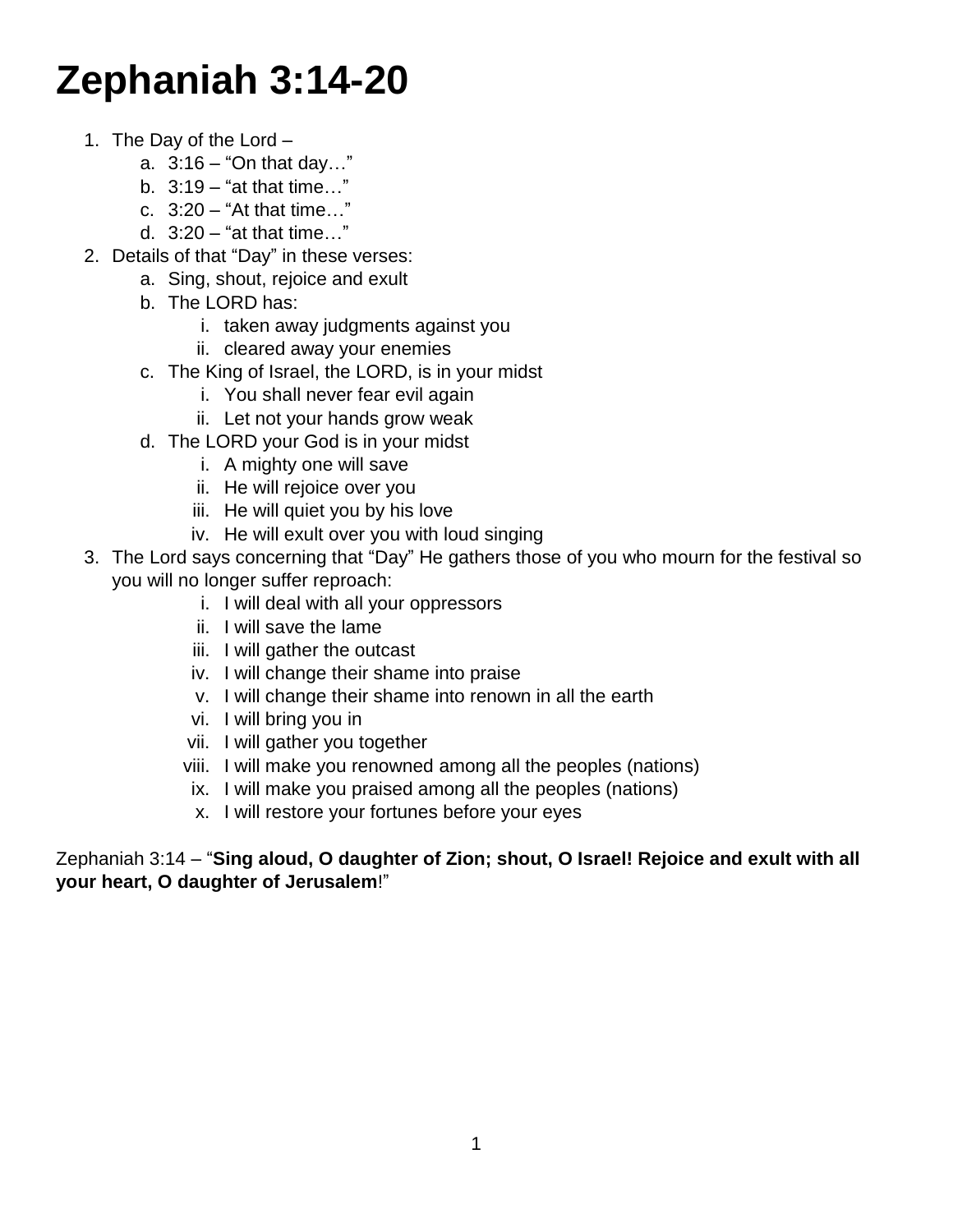| 7442 [e]<br>rān·nî              | 1323 [e]<br>ba <u>t</u> - | 6726 [e]<br>$\sin y \bar{o} \cdot w$ n, | 7321 [e]<br>hā·rî·'ū | 3478 [e]<br>yiś·rā·'êl; | 8055 [e]<br>$\sin$ hi | 5937 [e]<br>wə·'ā·lə·zî              | 3605 [e]<br>bə·kāl  |
|---------------------------------|---------------------------|-----------------------------------------|----------------------|-------------------------|-----------------------|--------------------------------------|---------------------|
| 14 רַנִּי<br>Sing               | בת־<br>daughter           | צלון<br>of Zion                         | הָרִיעוּ<br>Shout    | יִשְׂרָאֱל<br>Israel    | שׂמְחֵי<br>Be glad    | ןעַלְז <sup>ָר</sup><br>and rejoice  | בְּכָל־<br>with all |
| V-Qal-Imp-fs                    | N-fsc                     | N-proper-fs                             | V-Hifil-Imp-mp       | N-proper-ms             | V-Qal-Imp-fs          | Prep-b   N-msc Conj-w   V-Qal-Imp-fs |                     |
| 3820 [e]<br>lêb,                | 1323 [e]<br><u>bat</u>    | 3389 [e]<br>ya·rū·šā·lim.               |                      |                         |                       |                                      |                     |
| יב <sup>ו</sup><br>[your] heart | √ ⊑ֲת<br>daughter         | יִרוּשַׁל ֵם:<br>٠<br>of Jerusalem      |                      |                         |                       |                                      |                     |

- 1. Regathered Israel will sing and rejoice
- 2. "Daughter of Zion", "Israel" and "Daughter of Jerusalem" is the regathered Israel a. "Jerusalem" and "Zion" are also parallel expressions in 3:16
- 3. Isaiah 37:22 The Lord's word through Isaiah to Sennacherib in 701 BC:

"this is the word the Lord has spoken against him:

"Virgin Daughter Zion

despises and mocks you.

Daughter Jerusalem

tosses her head as you flee."

### 3:15 – "**The LORD has taken away the judgments against you; he has cleared away your enemies. The King of Israel, the LORD, is in your midst; you shall never again fear evil**."

| 3478 [e]<br>yiś·rā·'êl | 4428 [e]<br>$me$ ·le $k$    | 341 [e]<br>'ō∙yə∙bêk;  | 6437 [e]<br>pin∙nāh                  |            |                   | 4941 [e]<br>miš·pā·ța·yik,      | 3068 [e]<br>Yah weh            |          |                  | 5493 [e]<br>hê∙sîr |
|------------------------|-----------------------------|------------------------|--------------------------------------|------------|-------------------|---------------------------------|--------------------------------|----------|------------------|--------------------|
| יִשְׂרָאֵל             | מֵלֵד<br>of Israel the King | איִבֱד                 | פְּנֻה<br>your enemy He has cast out | $\sqrt{2}$ |                   | מִשְׁפַטַּיִד<br>your judgments | יהוָה<br>Yahweh Has taken away |          | הֵסֵיו           | 15                 |
| N-proper-ms            | N-msc                       | V-Qal-Prtcpl-msc   2fs | V-Piel-Perf-3ms                      |            |                   | N-mpc   2fs                     | N-proper-ms                    |          | V-Hifil-Perf-3ms |                    |
|                        |                             | 5750 [e]               | 7451 [e]                             |            | 3372 [e]          | 3808 [e]                        |                                | 7130 [e] |                  | 3068 [e]           |
|                        |                             | 'ō·wd.<br>יולדי        | rāʻ<br>ריז                           |            | tî·rə·'î<br>היראי | lō-<br>ط'×−                     | be·qir·bêk,                    | התרלה    |                  | Yah weh<br>יהוה    |

| יהוָה       | √ בְקִרְבֵּךְ                                    | רא־ | חֵירְאֵי                    | רֵע    | :עוד |
|-------------|--------------------------------------------------|-----|-----------------------------|--------|------|
| Yahweh [is] | no in your midst                                 |     | more disaster You shall see |        |      |
| N-proper-ms | V-Qal-Imperf-2fs Adv-NegPrt Prep-b   N-msc   2fs |     |                             | Adi-ms | Adv  |

N-proper-fs

N-fsc

 $N-ms$ 

- 1. 3:14 tells of the singing, but 3:15 tells why they will sing
- 2. The Lord is there with his people in:
	- a. 3:5
	- b. 3:15
	- c. 3:17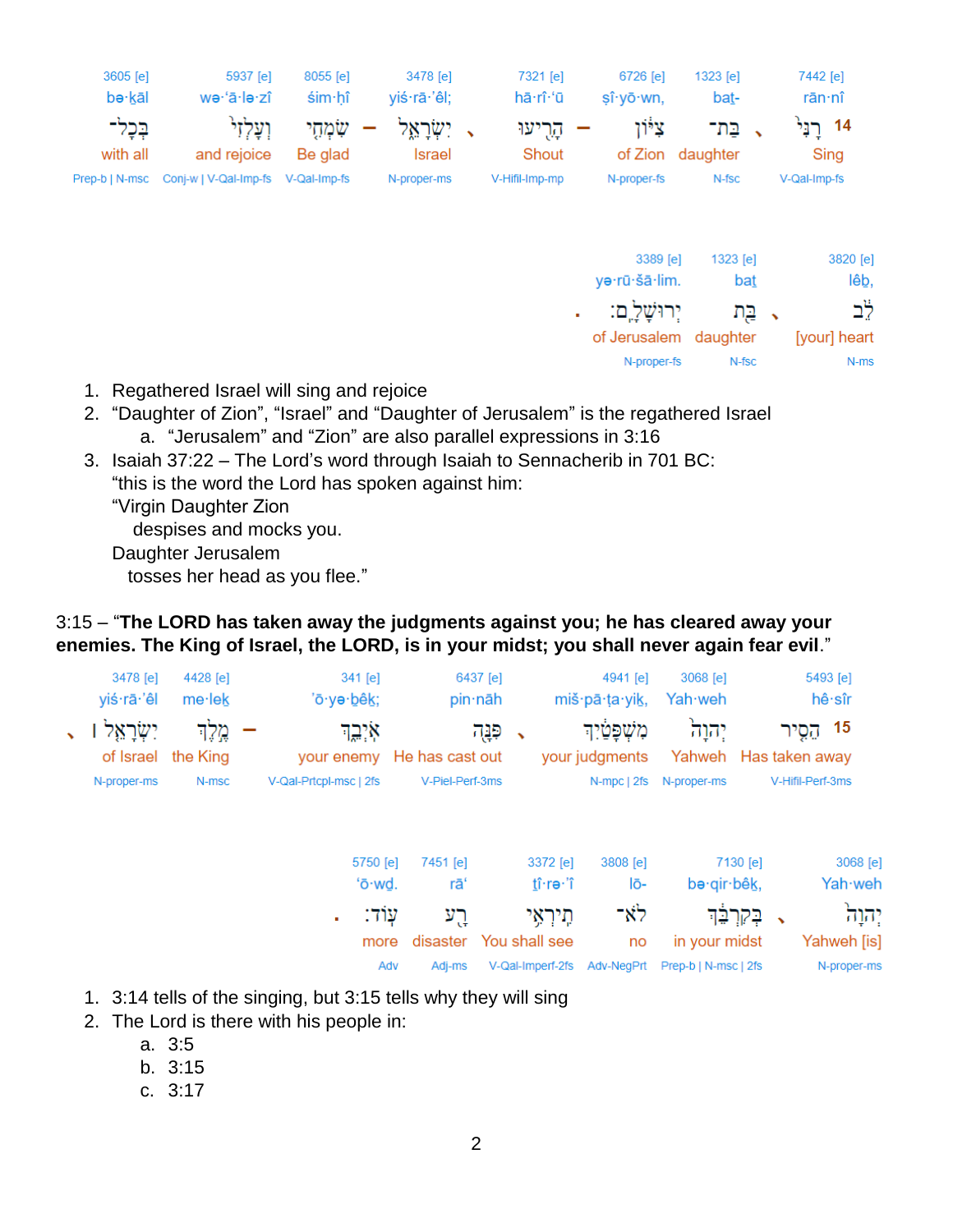#### d. Ezekiel 48:35 "Jehovah Shammah" -

"The circumference of the city shall be 18,000 cubits. And the name of the city from that time on shall be, The LORD Is There."

| 8033 [e]<br>šām māh. | 3068 [e]<br>Yah weh                                                                                 | 3117 [e]<br>$m\hat{i}$ ·vō·wm | 5892 [e]<br>hā·'îr | 8034 [e]<br>we∙šêm- | 505 [e]<br>'ā·leō: | 6240 [e]            | 8083 [e]<br>'ā·śār še·mō·nāh | 5439 [e]<br>sā∙bîb                    |
|----------------------|-----------------------------------------------------------------------------------------------------|-------------------------------|--------------------|---------------------|--------------------|---------------------|------------------------------|---------------------------------------|
| שמה:                 | י הונה ו                                                                                            | מיום                          | העיר               | ושם־                | אַלף               | עַשַר               | שמנה                         | 35 סביב                               |
|                      | [Is] THERE [shall] [be] YAHWEH from [that] day of the city and the name thousand [cubits] [and] ten |                               |                    |                     |                    |                     |                              | eight All the way around [shall] [be] |
| Adv   3fs            | N-proper-ms                                                                                         | Prep-m   N-ms                 | Art I N-fs         | Conj-w   N-msc      |                    | Number-ms Number-ms | Number-ms                    | Adv                                   |

# 3:16 –"**On that day it shall be said to Jerusalem: "Fear not, O Zion; let not your hands grow weak**."

| 3027 [e]<br>yā·dā·yik. | 7503 [e] 408 [e]<br>vir∙pū   | 'al-            | 6726 [e]<br>sî∙vō∙wn | 3372 [e]<br>tî•rā•'î:        | $408$ [e]<br>'al- | 3389 [e]<br>lî rū šā lim       | 559 [e]<br>vê 'ā mêr                                                     | 1931 [e]<br>ha·hū. | 3117 [e]<br>bay∙yō∙wm |
|------------------------|------------------------------|-----------------|----------------------|------------------------------|-------------------|--------------------------------|--------------------------------------------------------------------------|--------------------|-----------------------|
| <u>ידי</u> ה:          |                              | , אַל־ יִרְפּוּ | ציון                 |                              |                   | לירוּשָׁלֵם , אַל־ – תִּירֵאִי | יאמר:                                                                    | ההוא               | 16 בֵיּוֹם            |
| vour hands             | let be weak                  | not             | <b>Zion</b>          | do fear                      | not               |                                | to Jerusalem it shall be said                                            | that               | In day                |
|                        | N-fdc   2fs V-Qal-Imperf-3mp | Adv             |                      | N-proper-fs V-Qal-Imperf-2fs | Adv               |                                | Prep-I   N-proper-fs V-Nifal-Imperf-3ms Art   Pro-3ms Prep-b, Art   N-ms |                    |                       |

1. "weak hands" or "slack hands" represents despair and hopelessness:

- a. Isaiah 13:7 "Wail, for the day of the LORD is near; as destruction from the Almighty it will come! Therefore all hands will be feeble, and every human heart will melt.
- b. Jeremiah 6:24 "We have heard the report of it; our hands fall helpless; anguish has taken hold of us, pain as of a woman in labor."
- c. Hebrews 12:11-13 "For the moment all discipline seems painful rather than pleasant, but later it yields the peaceful fruit of righteousness to those who have been trained by it. Therefore lift your drooping hands and strengthen your weak knees, and make straight paths for your feet, so that what is lame may not be put out of joint but rather be healed."

#### 3:17 – "**The LORD your God is in your midst, a mighty one who will save; he will rejoice over you with gladness; he will quiet you by his love; he will exult over you with loud singing**."

| 3068 [e]<br>Yah·weh                                         | 430 [e]<br>be gir bêk 'ĕ lō ha yik | 7130 [e]                     |        | 1368 [e]<br>$qib \cdot b\bar{o} \cdot wr$ |                                 | 3467 [e]<br>yō·wō·šî·a';                 |   | 7797 [e]<br>yā·śîś                             | 5921 [e]<br>ʻā∙la∙yik | 8057 [e]<br>bə·śim·hāh, |
|-------------------------------------------------------------|------------------------------------|------------------------------|--------|-------------------------------------------|---------------------------------|------------------------------------------|---|------------------------------------------------|-----------------------|-------------------------|
| 17 יְהָוֶה<br>Yahweh                                        | אַלֹהֱיִד<br>your God              | בְּקִרְבֵּך<br>in your midst |        | גִּבּוֹר<br>the Mighty one                |                                 | יוֹשֵׁיעַ<br>will save                   |   | ישיש<br>with gladness over you He will rejoice | עליד                  | בשמחה                   |
| N-proper-ms                                                 | N-mpc   2fs                        | Prep-b   N-msc   2fs         |        | Adj-ms                                    |                                 | V-Hifil-Imperf-3ms                       |   | V-Qal-Imperf-3ms                               | Prep   2fs            | Prep-b   N-fs           |
| 2790 [e]                                                    | $160$ [e]                          |                              |        | 1523 [e]                                  | 5921 [e]                        | 7440 [e]                                 |   |                                                |                       |                         |
| ya·hă·rîš<br>יַחֲרִישׁ<br>with His love He will quiet [you] | בְּאֲהֲבָתוֹ                       | bə·'a·hă·bā·tōw.             | יְגְיל | yā∙ğîl<br>He will rejoice                 | ʻā·la∙yik<br>עַליִך<br>over you | bə·rin·nāh.<br>בִּרְנֵה:<br>with singing | ٠ |                                                |                       |                         |

- 1. "a mighty one" *gibbowr* /ghib-bore/ means "strong, might"
	- a. Translated as: champion, great, helpers, heroes, men of outstanding, mighty warriors

Prep-b | N-fs Prep | 2fs V-Qal-Imperf-3ms

Prep-b | N-fsc | 3ms

V-Hifil-Imperf-3ms

- b. Genesis 6:4 "Those were the might men
- c. Genesis 10:8, 9 Nimrod was a mighty one on earth and was a mighty hunter
- d. Daniel 11:3 speaking of the coming Alexander the Great, "a mighty king will arise